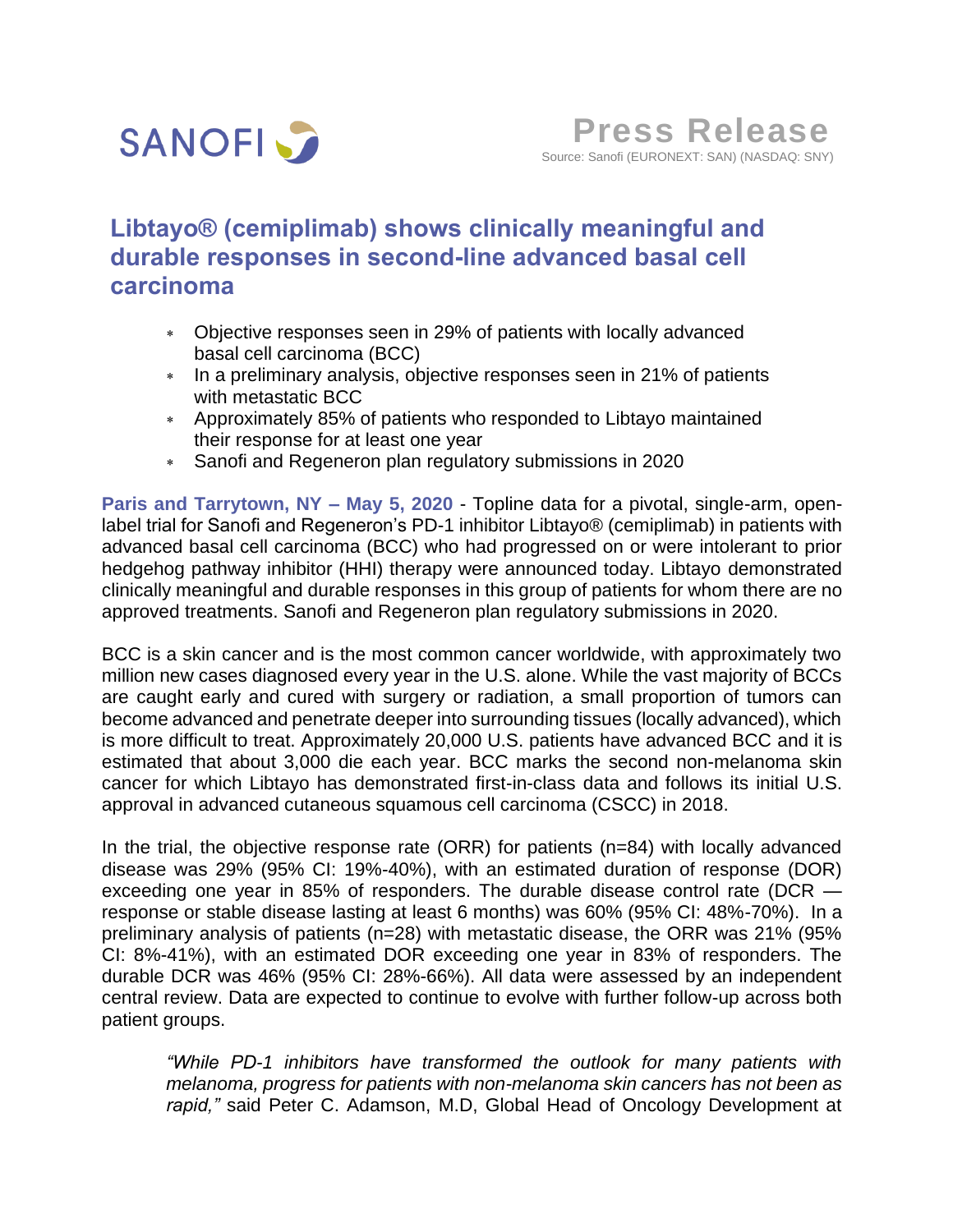Sanofi. *"We are continuing to address this unmet need by first bringing Libtayo to patients with advanced cutaneous squamous cell carcinoma, and now, with this second trial, as a potential therapy for patients with advanced basal cell carcinoma. These important new results further demonstrate Libtayo's potential in patients with difficult-to-treat, non-melanoma skin cancers."*

There were no new safety signals in this trial. Among the 132 patients assessed for safety (84 locally advanced and 48 metastatic), 95% of patients experienced an adverse event (AE), 32% had a serious AE and 13% discontinued due to an AE. There were 10 deaths in the locally advanced group and nine deaths in the metastatic group; none of the deaths were considered treatment-related. Sanofi and Regeneron will present additional trial findings at an upcoming medical meeting.

*"Libtayo is being investigated as a monotherapy treatment and as a foundation therapy for combinations with novel therapeutic approaches being developed by Regeneron and our collaborators,"* Israel Lowy, M.D., Ph.D., Senior Vice President, Translational and Clinical Sciences, Oncology at Regeneron. *"These data in advanced BCC provide the third instance where Libtayo monotherapy has demonstrated robust and clinically meaningful outcomes in advanced cancer, and*  follows last week's announcement in advanced non-small cell lung cancer where *the pivotal trial was stopped early for positive overall survival."*

In this ongoing global Phase 2 trial, patients received Libtayo 350 mg intravenously every three weeks for up to 93 weeks or until disease progression, unacceptable toxicity, withdrawal of consent or confirmed complete response. ORR is the primary endpoint and key secondary endpoints include overall survival, progression-free survival, duration of response, safety and quality of life.

Libtayo is being jointly developed and commercialized by Sanofi and Regeneron under a global collaboration agreement.

The use of Libtayo to treat advanced BCC is investigational and the safety and efficacy have not been evaluated by any regulatory authority.

## **About Libtayo**

Libtayo is a fully-human monoclonal antibody targeting the immune checkpoint receptor PD-1 on T-cells. By binding to PD-1, Libtayo has been shown to block cancer cells from using the PD-1 pathway to suppress T-cell activation.

Libtayo is the first and only immunotherapy approved in the U.S., EU, and other countries for adults with metastatic cutaneous squamous cell carcinoma (CSCC) or locally advanced CSCC who are not candidates for curative surgery or curative radiation. In the U.S., the generic name for Libtayo in its approved indication is cemiplimab-rwlc, with rwlc as the suffix designated in accordance with Nonproprietary Naming of Biological Products Guidance for Industry issued by the U.S. Food and Drug Administration.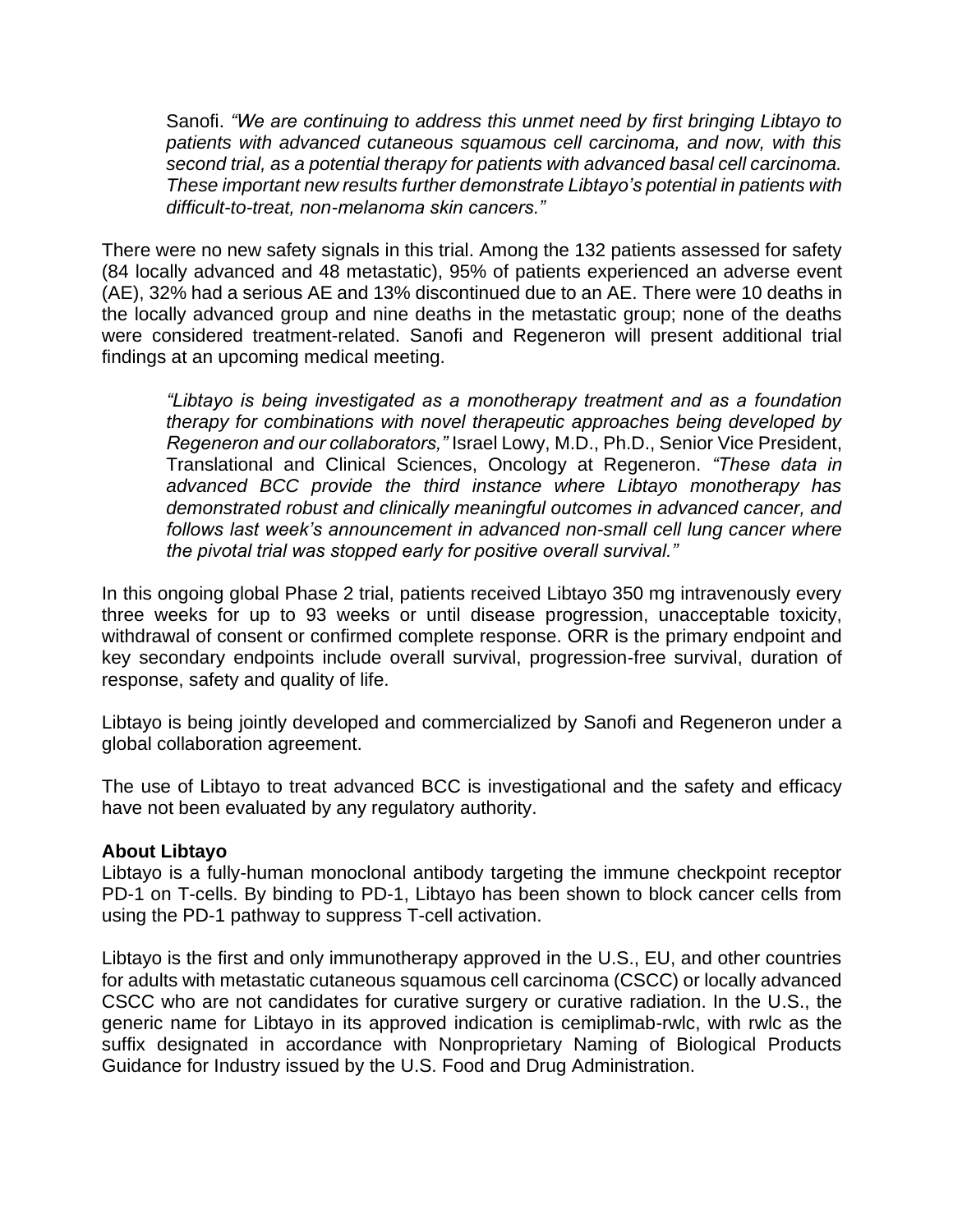The extensive clinical program for Libtayo is focused on difficult-to-treat cancers. In skin cancer, this includes trials in adjuvant and neoadjuvant CSCC. Libtayo is also being investigated in potentially registrational Phase 3 trials in non-small lung cancer and cervical cancer, as well as in trials combining Libtayo with novel therapeutic approaches for both solid tumors and blood cancers. These potential uses are investigational, and their safety and efficacy have not been evaluated by any regulatory authority.

### **About Regeneron Pharmaceuticals, Inc.**

Regeneron (NASDAQ: REGN) is a leading biotechnology company that invents life-transforming medicines for people with serious diseases. Founded and led for over 30 years by physician-scientists, our unique ability to repeatedly and consistently translate science into medicine has led to seven FDA-approved treatments and numerous product candidates in development, all of which were homegrown in our laboratories. Our medicines and pipeline are designed to help patients with eye diseases, allergic and inflammatory diseases, cancer, cardiovascular and metabolic diseases, pain, infectious diseases and rare diseases.

Regeneron is accelerating and improving the traditional drug development process through our proprietary VelociSuite® technologies, such as VelocImmune which uses unique genetically-humanized mice to produce optimized fully-human antibodies and bispecific antibodies, and through ambitious research initiatives such as the Regeneron Genetics Center, which is conducting one of the largest genetics sequencing efforts in the world.

For additional information about the company, please visit www.regeneron.com or follow @Regeneron on Twitter.

## **About Sanofi**

Sanofi is dedicated to supporting people through their health challenges. We are a global biopharmaceutical company focused on human health. We prevent illness with vaccines, provide innovative treatments to fight pain and ease suffering. We stand by the few who suffer from rare diseases and the millions with long-term chronic conditions.

With more than 100,000 people in 100 countries, Sanofi is transforming scientific innovation into healthcare solutions around the globe.

Sanofi, Empowering Life

**Sanofi Media Relations Contact** Sally Bain Tel.: +1 617 834 6026 sally.bai[n@sanofi.com](mailto:mr@sanofi.com)

**Sanofi Investor Relations Contact** Felix Lauscher Tel.: +33 (0)1 53 77 45 45 [ir@sanofi.com](mailto:ir@sanofi.com)

**Regeneron Media Relations Contact** Daren Kwok Tel: +1 (914) 847-1328 [daren.kwok@regeneron.com](mailto:daren.kwok@regeneron.com)

**Regeneron Investor Relations Contact** Vesna Tosic Tel: +1 (914) 847-5443 [Vesna.Tosic@regeneron.com](mailto:Vesna.Tosic@regeneron.com)

#### *Sanofi Forward-Looking Statements*

*This press release contains forward-looking statements as defined in the Private Securities Litigation Reform Act of 1995, as amended. Forward-looking statements are statements that are not historical facts. These statements include projections and estimates regarding the marketing and other potential of the product, or regarding potential future revenues from the product.*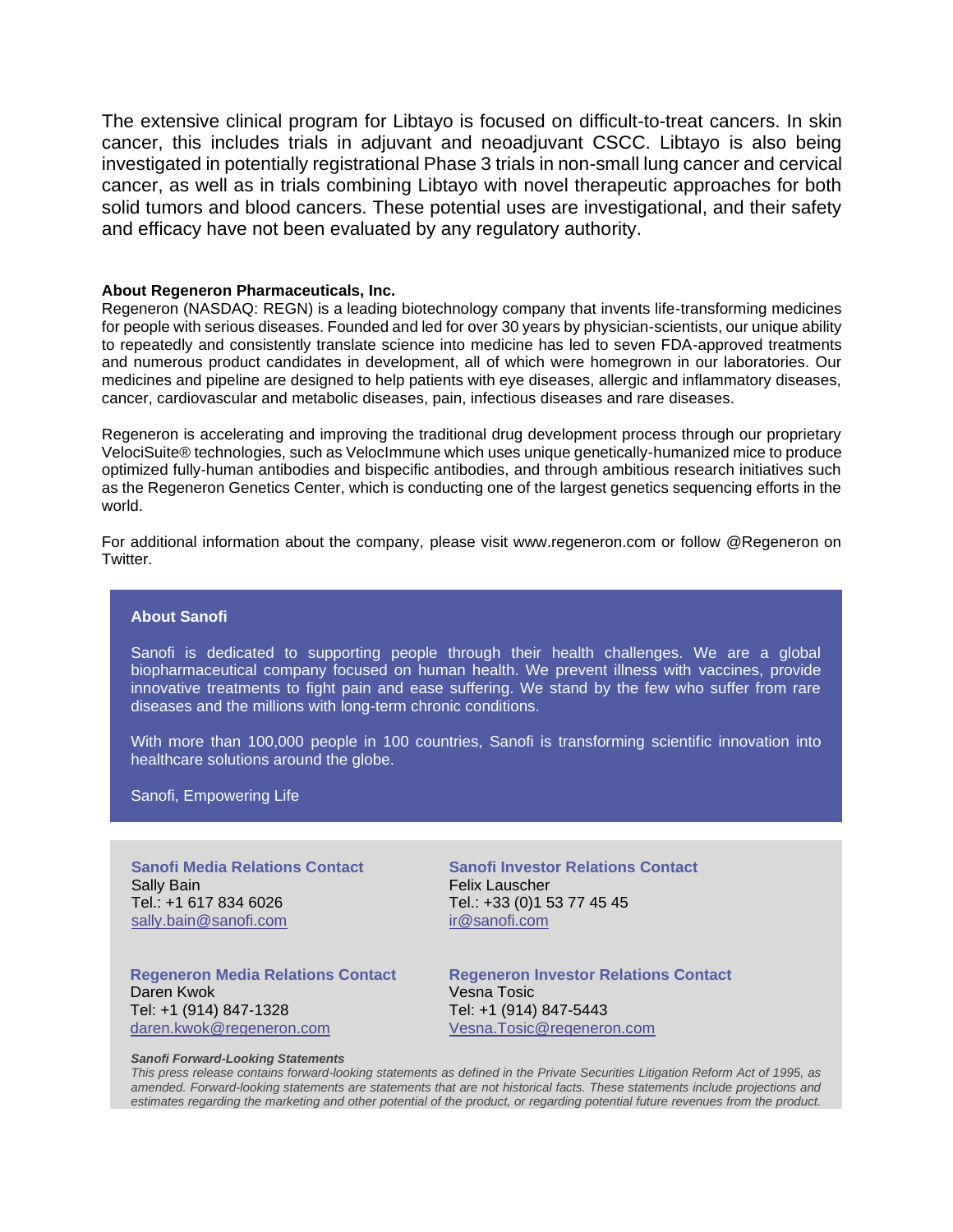*Forward-looking statements are generally identified by the words "expects", "anticipates", "believes", "intends", "estimates", "plans" and similar expressions. Although Sanofi's management believes that the expectations reflected in such forward-looking statements are reasonable, investors are cautioned that forward-looking information and statements are subject to various risks and uncertainties, many of which are difficult to predict and generally beyond the control of Sanofi, that could cause actual results and developments to differ materially from those expressed in, or implied or projected by, the forward-looking information and statements. These risks and uncertainties include among other things, unexpected regulatory actions or delays, or government regulation generally, that could affect the availability or commercial potential of the product, the fact that product may not be commercially successful, the uncertainties inherent in research and development, including future clinical data and analysis of existing clinical data relating to the product, including post marketing, unexpected safety, quality or manufacturing*  issues, competition in general, risks associated with intellectual property and any related future litigation and the ultimate *outcome of such litigation, and volatile economic and market conditions, and the impact that COVID-19 will have on us, our customers, suppliers, vendors, and other business partners, and the financial condition of any one of them, as well as on our employees and on the global economy as a whole. Any material effect of COVID-19 on any of the foregoing could also adversely impact us. This situation is changing rapidly and additional impacts may arise of which we are not currently aware and may exacerbate other previously identified risks. The risks and uncertainties also include the uncertainties discussed or identified in the public filings with the SEC and the AMF made by Sanofi, including those listed under "Risk Factors" and "Cautionary Statement Regarding Forward-Looking Statements" in Sanofi's annual report on Form 20-F for the year ended December 31, 2019. Other than as required by applicable law, Sanofi does not undertake any obligation to update or revise any forwardlooking information or statements.*

#### *Regeneron Forward-Looking Statements and Use of Digital Media*

*This press release includes forward-looking statements that involve risks and uncertainties relating to future events and the future performance of Regeneron Pharmaceuticals, Inc. ("Regeneron" or the "Company"), and actual events or results may differ materially from these forward-looking statements. Words such as "anticipate," "expect," "intend," "plan," "believe" "seek," "estimate," variations of such words, and similar expressions are intended to identify such forward-looking statements, although not all forward-looking statements contain these identifying words. These statements concern, and these risks and uncertainties include, among others, the impact of SARS-CoV-2 (the virus that has caused the COVID-19 pandemic) on Regeneron's business and its employees, collaborators, suppliers, and other third parties on which Regeneron relies, Regeneron's and its collaborators' ability to continue to conduct research and clinical programs (including those discussed in this press release), Regeneron's ability to manage its supply chain, net product sales of products marketed by Regeneron and/or its collaborators (collectively, "Regeneron's Products"), and the global economy; the nature, timing, and possible success and therapeutic applications of Regeneron's Products and Regeneron's product candidates and research and clinical programs now underway or planned, including without limitation Libtayo® (cemiplimab) in patients with advanced basal cell carcinoma ("BCC"), as a monotherapy and combination therapy in patients with first-line locally advanced or metastatic non-small cell lung cancer ("NSCLC"), and as a monotherapy or in combination with conventional treatments or other investigational agents (as applicable) for the treatment of adjuvant and neoadjuvant cutaneous squamous cell carcinomas, cervical cancer, blood cancers, and other potential indications; the extent to which the results from the research and development programs conducted by Regeneron and/or its collaborators may be replicated in other studies and lead to therapeutic applications; the likelihood, timing, and scope of possible regulatory approval and commercial launch of Regeneron's product candidates and new indications for Regeneron's Products, including without limitation any possible regulatory approval of Libtayo (as a monotherapy or in combination with conventional treatments or other investigational agents, as applicable) for the treatment of BCC, NSCLC, adjuvant and neoadjuvant cutaneous squamous cell carcinomas, cervical cancer, blood cancers, and other potential indications; unforeseen safety issues resulting from the administration of Regeneron's Products and product candidates in patients, including serious complications or side effects in connection with the use of Regeneron's Products and product candidates (such as Libtayo) in clinical trials (including those referenced in this press release); determinations by regulatory and administrative governmental authorities which may delay or restrict Regeneron's ability to continue to develop or commercialize Regeneron's Products and product candidates; ongoing regulatory obligations and oversight impacting Regeneron's Products (such as Libtayo), research and clinical programs, and business, including those relating to patient privacy; uncertainty of market acceptance and commercial success of Regeneron's Products and product candidates and the impact of studies (whether conducted by Regeneron or others and whether mandated or voluntary) on the commercial success of Regeneron's Products and product candidates; the availability and extent of reimbursement of Regeneron's Products (such as Libtayo) from third-party payers,*  including private payer healthcare and insurance programs, health maintenance organizations, pharmacy benefit management *companies, and government programs such as Medicare and Medicaid; coverage and reimbursement determinations by such payers and new policies and procedures adopted by such payers; competing drugs and product candidates that may be superior to Regeneron's Products and product candidates; the ability of Regeneron to manufacture and manage supply chains for multiple products and product candidates; the ability of Regeneron's collaborators, suppliers, or other third parties (as applicable) to perform manufacturing, filling, finishing, packaging, labeling, distribution, and other steps related to Regeneron's Products and product candidates; unanticipated expenses; the costs of developing, producing, and selling products; the ability of Regeneron to meet any of its financial projections or guidance and changes to the assumptions underlying those projections or guidance; the potential for any license or collaboration agreement, including Regeneron's agreements with Sanofi, Bayer, and Teva Pharmaceutical Industries Ltd. (or their respective affiliated companies, as applicable), to be cancelled or terminated*  without any further product success; and risks associated with intellectual property of other parties and pending or future *litigation relating thereto (including without limitation the patent litigation and other related proceedings relating to Dupixent® (dupilumab) and Praluent® (alirocumab)), other litigation and other proceedings and government investigations relating to the Company and/or its operations, the ultimate outcome of any such proceedings and investigations, and the impact any of the foregoing may have on Regeneron's business, prospects, operating results, and financial condition. A more complete description of these and other material risks can be found in Regeneron's filings with the U.S. Securities and Exchange Commission, including its Form 10-K for the year ended December 31, 2019. Any forward-looking statements are made based on management's current beliefs and judgment, and the reader is cautioned not to rely on any forward-looking statements*